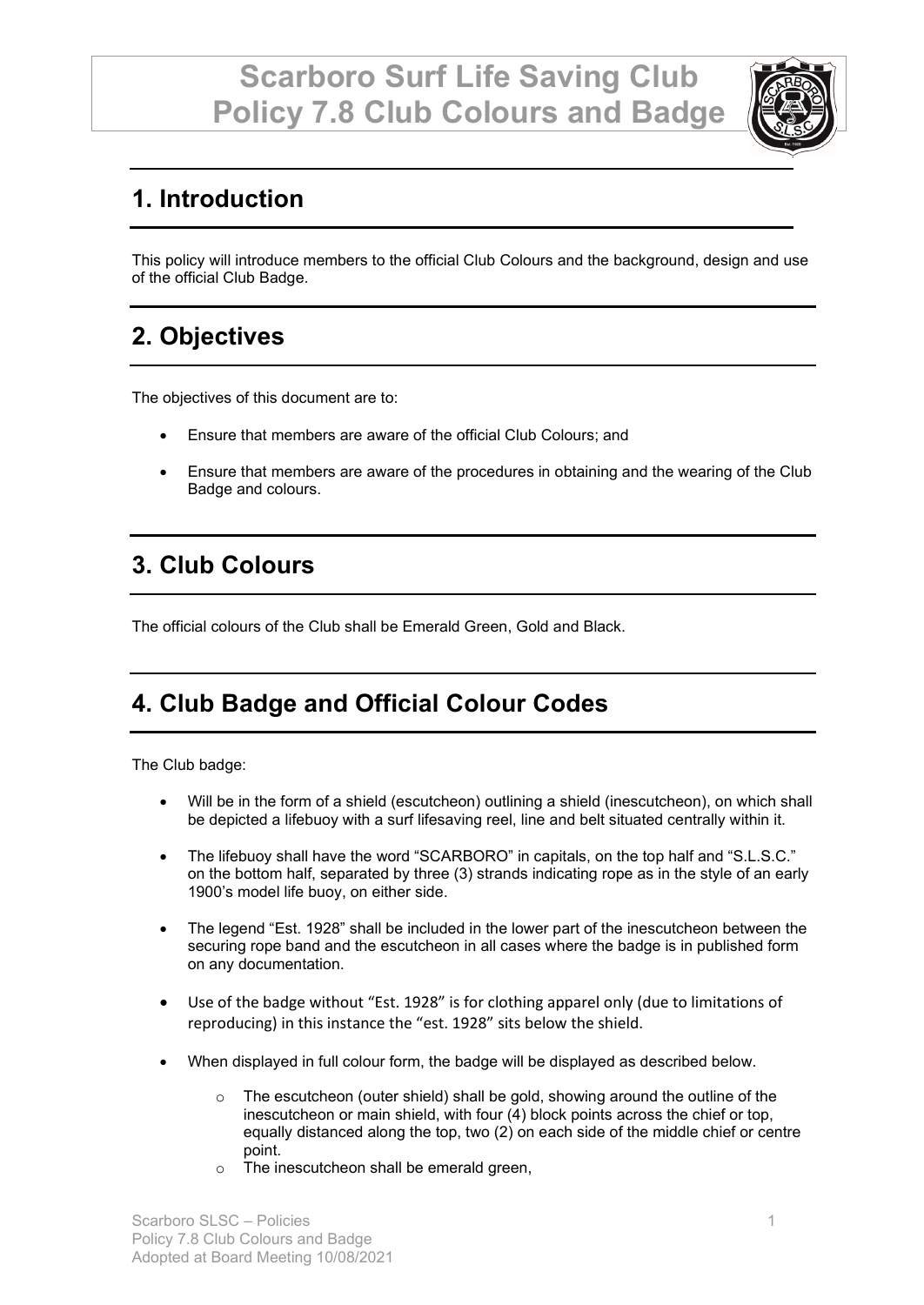

- o The securing rope of the lifebuoy around the inside border of the inescutcheon shall be gold, fading into emerald green at the four (4) securing points at the middle chief, middle base and both sides.
- o The lifebuoy shall be black with the three (3) strands on each side in emerald green separating SCARBORO in the top half and S.L.S.C in the bottom half, both of which shall be gold.
- $\circ$  The surf lifesaving reel, line and belt shall be located in the centre of the lifebuoy and coloured gold, with the bulk of the reel barrel being emerald green.

A copy of the approved Club badge in both full colour and black & white is included below.



When displaying the badge in colour in any documentation, the preferred colour codes area -

| PMS CODES:<br>The preferred PMS colour codes are:<br>Emerald Green: PMS 356C green<br>Gold: PMS 116C gold<br>Black: PMS black C |                                                           |
|---------------------------------------------------------------------------------------------------------------------------------|-----------------------------------------------------------|
| <b>PANTONE CODES:</b><br>The preferred Pantone colour codes are:<br>Emerald Green: Pantone 356 C, colour values: RGB 0 122 51   | HEX/HTML 007A33<br>CMYK 91 0 100 26                       |
| Gold: Pantone 116 C, colour values:                                                                                             | RGB 255 205 0<br><b>HEX/HTML FFCD00</b><br>CMYK 0 10 98 0 |
| Black: Pantone Black C, colour values:                                                                                          | RGB 45 41 38<br>HEX/HTML 2D2926<br>CMYK 65 66 68 82       |